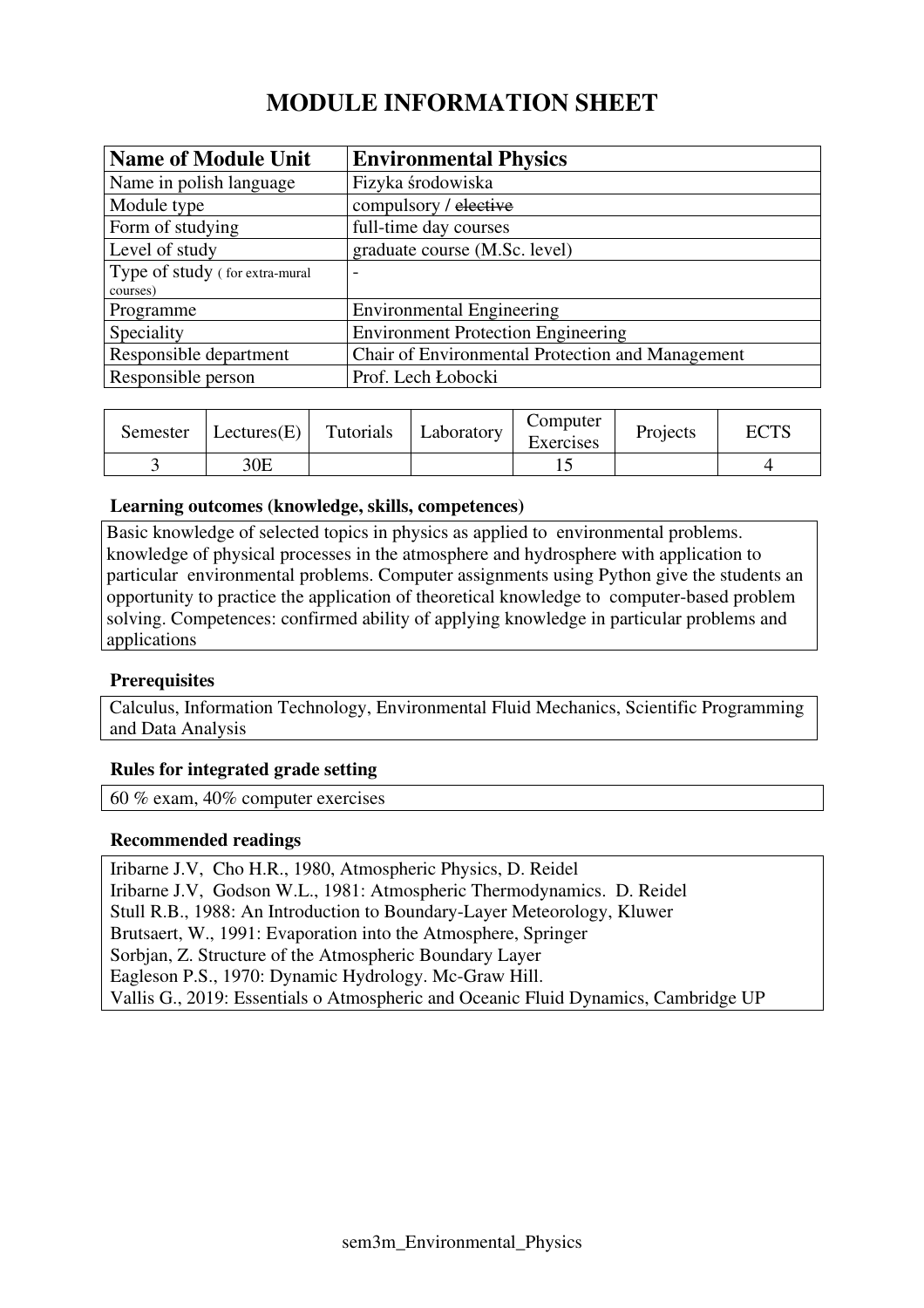### **Contents of lectures (syllabus)**

|                | <b>Topics</b>                                                                                                                                                                                                 | <b>Time</b>                 | <b>Scope</b> |
|----------------|---------------------------------------------------------------------------------------------------------------------------------------------------------------------------------------------------------------|-----------------------------|--------------|
|                |                                                                                                                                                                                                               | (hrs.)                      | (S / Ex)     |
| 1              | Energy transfer in environment, radiation laws and radiative transfer.                                                                                                                                        | $\mathcal{D}_{\mathcal{L}}$ | S            |
| $\overline{2}$ | Radiative equilibrium, greenhouse effect.                                                                                                                                                                     |                             | S            |
| 3              | Atmospheric thermodynamics, extension of hydrodynamics to<br>thermohydrodynamics.                                                                                                                             | 4                           | S            |
| 4              | Static equilibrium, potential temperature.                                                                                                                                                                    | $\overline{2}$              | S            |
| 5              | Phase changes of water and their energetical consequences. Humidity<br>variables.                                                                                                                             | $\overline{4}$              | S            |
| 6              | Hydrological cycle, land surface energy budget and its<br>parametrizations.                                                                                                                                   | $\overline{\mathcal{A}}$    | S            |
| 7              | Turbulence in environmental flows. Shallow motion (Boussinesq)<br>approximation. Statistical description, Reynolds stress, Reynolds<br>equations. Turbulent fluxes, turbulence kinetic energy and its budget. | 5                           | S            |
| 8              | Similarity theory and dimensional analysis.                                                                                                                                                                   |                             | S            |
| 9              | Spatial turbulence scales, dissipation and Kolmogorov hypotheses.<br>Parametrization of turbulent transfer, Boussinesq hypothesis, first-<br>order closure models. Monin-Obukhov similarity theory.           | 4                           | S            |
| 10             | Turbulence potential energy. Reynolds equation closure system,<br>second-order closure. Models of surface energy budget and planetary<br>boundary-layer dynamics.                                             | 3                           | S            |
|                | <b>Total</b>                                                                                                                                                                                                  | 30                          | hours        |

S – topics listed in the legal study programme standards from 12.07.2007  $Ex -$  extended topics

#### **Lecturers**

Dr hab. inż. Lech Łobocki – prof. PW

#### **Assessment method**

Written exam

## **Contents of computer exercises**

|   | <b>Topics</b>                                                     | <b>Time</b>                 | <b>Scope</b> |
|---|-------------------------------------------------------------------|-----------------------------|--------------|
|   |                                                                   | (hrs.)                      | (S / Ex)     |
|   | Calculation of radiative fluxes incident on arbitrarily oriented  |                             |              |
|   | surfaces.                                                         |                             |              |
| 2 | Aerological thermodynamic diagrams                                |                             |              |
| 3 | Calculation of humidity quantities                                |                             |              |
| 4 | Surface energy budget parametrization                             | 3                           |              |
| 5 | Calculation of surface-layer parameters                           | $\mathcal{D}_{\mathcal{L}}$ |              |
| 6 | Simulation of the diurnal evolution of atmospheric boundary layer | 3                           |              |
|   | Total                                                             | 15                          | hours        |

S – topics listed in the legal study programme standards from 12.07.2007 Ex – extended topics

#### **Persons responsible for computer exercises**

Dr hab. inż. Lech Łobocki – prof. PW